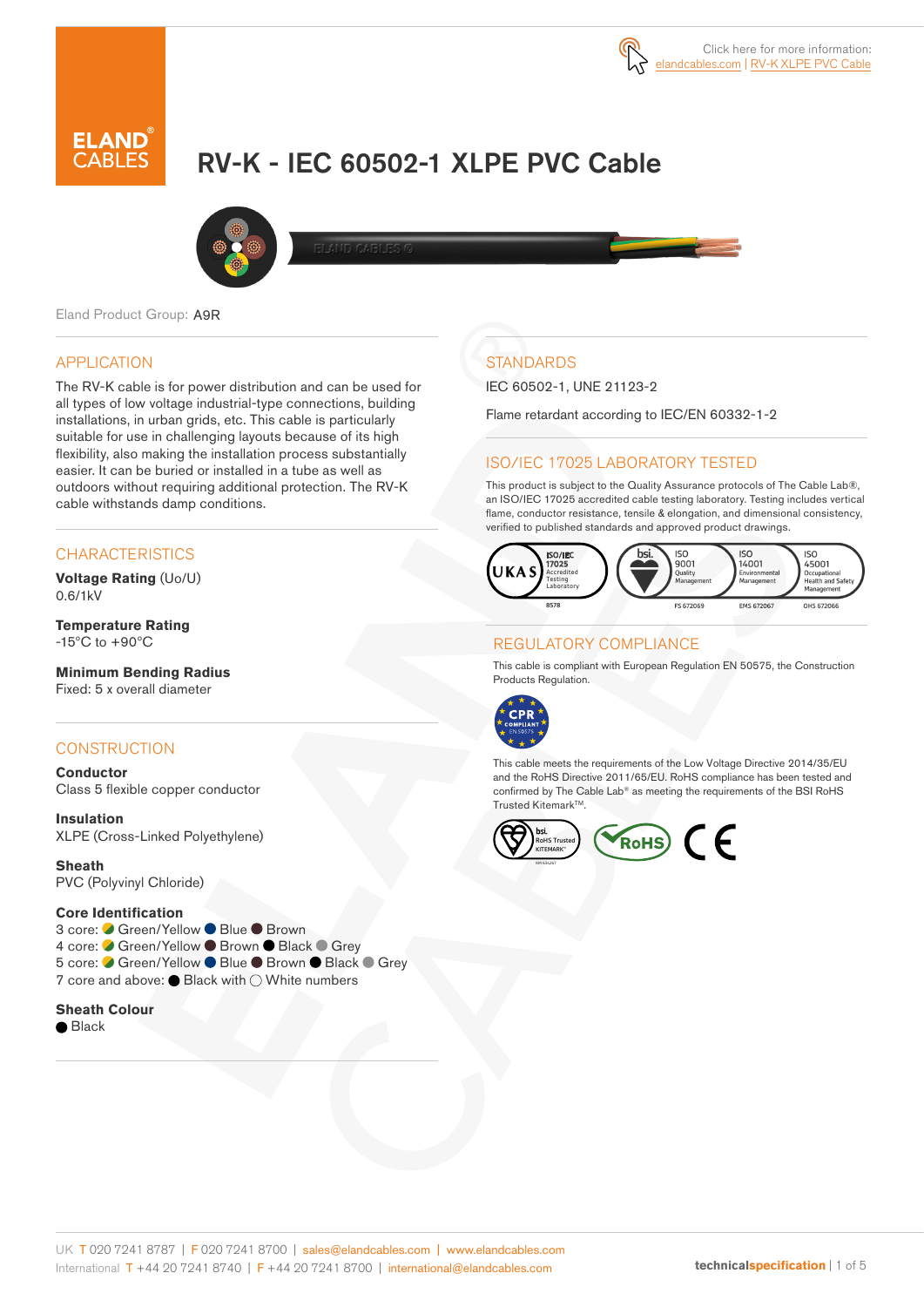

## DIMENSIONS

| ELAND PART NO.                      | NO. OF<br>CORES           | NOMINAL CROSS<br>SECTIONAL AREA<br>mm <sup>2</sup> | <b>NOMINAL THICKNESS</b><br>OF INSULATION<br>mm | NOMINAL OVERALL<br><b>DIAMETER</b><br>mm | <b>NOMINAL</b><br><b>WEIGHT</b><br>kg/km |
|-------------------------------------|---------------------------|----------------------------------------------------|-------------------------------------------------|------------------------------------------|------------------------------------------|
| <b>RV-K Cable - 1 Core</b>          |                           |                                                    |                                                 |                                          |                                          |
| A9R01025                            | $\mathbf{1}$              | 2.5                                                | 0.7                                             | 6.3                                      | 56                                       |
| A9R01040                            | $\mathbf{1}$              | $\overline{4}$                                     | 0.7                                             | $\overline{7}$                           | 72                                       |
| A9R01060                            | $\mathbf{1}$              | $6\,$                                              | 0.7                                             | 7.5                                      | 91                                       |
| A9R0110                             | $\mathbf{1}$              | 10                                                 | 0.7                                             | 8.2                                      | 133                                      |
| A9R0116                             | $\mathbf{1}$              | 16                                                 | $0.7\,$                                         | 9.6                                      | 189                                      |
| A9R0125                             | $\mathbf{1}$              | 25                                                 | 0.9                                             | 11.5                                     | 277                                      |
| A9R0135                             | $\mathbf{1}$              | 35                                                 | 0.9                                             | 12.5                                     | 371                                      |
| A9R0150                             | $\mathbf{1}$              | 50                                                 | $\overline{1}$                                  | 14.5                                     | 505                                      |
| A9R0170                             | 1                         | 70                                                 | 1.1                                             | 16.6                                     | 716                                      |
| A9R0195                             | $\mathbf{1}$              | 95                                                 | 1.1                                             | 18.5                                     | 910                                      |
| A9R01120                            | $\mathbf{1}$              | 120                                                | 1.2                                             | 20.6                                     | 1151                                     |
| A9R01150                            | $\mathbf{1}$              | 150                                                | 1.4                                             | 22.7                                     | 1424                                     |
| A9R01185                            | 1                         | 185                                                | 1.6                                             | 25.2                                     | 1715                                     |
| A9R01240                            | $\mathbf{1}$              | 240                                                | 1.7                                             | 28.1                                     | 2258                                     |
| <b>RV-K Cable - 2 Core</b>          |                           |                                                    |                                                 |                                          |                                          |
| A9R02015                            | $\mathbf{2}$              | 1.5                                                | 0.7                                             | 8.6                                      | 93                                       |
| A9R02025                            | 2                         | 2.5                                                | 0.7                                             | 9.6                                      | 122                                      |
| A9R02040                            | $\overline{2}$            | $\overline{4}$                                     | 0.7                                             | 11.2                                     | 160                                      |
| A9R02060                            | $\overline{2}$            | 6                                                  | 0.7                                             | 12.1                                     | 210                                      |
| A9R0210                             | $\mathbf{2}$              | 10                                                 | $0.7\,$                                         | 13.4                                     | 314                                      |
| A9R0216                             | $\overline{2}$            | 16                                                 | 0.7                                             | 16.3                                     | 450                                      |
| RV-K Cable - 3 Core Including Earth |                           |                                                    |                                                 |                                          |                                          |
| A9R03015                            | 3                         | 1.5                                                | 0.7                                             | 9.1                                      | 108                                      |
| A9R03025                            | 3                         | 2.5                                                | 0.7                                             | 10.1                                     | 123                                      |
| A9R03040                            | 3                         | $\overline{4}$                                     | 0.7                                             | 11.6                                     | 196                                      |
| A9R03060                            | 3                         | 6                                                  | 0.7                                             | 12.8                                     | 261                                      |
| A9R0310                             | 3                         | 10                                                 | 0.7                                             | 14.3                                     | 398                                      |
| <b>RV-K Cable - 3 Core</b>          |                           |                                                    |                                                 |                                          |                                          |
| A9R0316                             | 3                         | 16                                                 | 0.7                                             | 17.3                                     | 584                                      |
| A9R0325                             | 3                         | $25\,$                                             | $0.9\,$                                         | 19.8                                     | 881                                      |
| A9R0335                             | 3                         | 35                                                 | 0.9                                             | 22.5                                     | 1245                                     |
| A9R0350                             | $\mathsf S$               | 50                                                 | $\mathbf{1}$                                    | 26.6                                     | 1682                                     |
| A9R0370                             | $\ensuremath{\mathsf{3}}$ | $70\,$                                             | 1.1                                             | $30.8\,$                                 | 2463                                     |
| RV-K Cable - 4 Core Including Earth |                           |                                                    |                                                 |                                          |                                          |
| A9R04015                            | 4                         | 1.5                                                | 0.7                                             | $9.8\,$                                  | 129                                      |
| A9R04025                            | $\overline{4}$            | 2.5                                                | $0.7\,$                                         | 11                                       | 177                                      |
| A9R04040                            | $\overline{4}$            | $\overline{4}$                                     | 0.7                                             | 12.6                                     | 240                                      |
|                                     |                           | $\,6\,$                                            |                                                 | 14.2                                     |                                          |
| A9R04060                            | $\overline{4}$            | $10$                                               | $0.7\,$<br>$0.7\,$                              |                                          | 323<br>499                               |
| A9R0410                             | $\overline{4}$            |                                                    |                                                 | 15.7                                     |                                          |
| RV-K Cable - 4 Core                 |                           |                                                    |                                                 |                                          |                                          |
| A9R0416                             | $\overline{4}$            | 16                                                 | 0.7                                             | 19.1                                     | 731                                      |
| A9R0425                             | $\overline{4}$            | 25                                                 | $0.9\,$                                         | 21.9                                     | 1114                                     |
| A9R0435                             | $\overline{4}$            | $35\,$                                             | $0.9\,$                                         | 25.1                                     | 1517                                     |
| A9R0450                             | $\overline{4}$            | 50                                                 | $\overline{1}$                                  | 29.5                                     | 2135                                     |
| A9R0470                             | 4                         | 70                                                 | 1.1                                             | 36.1                                     | 3204                                     |
| A9R0495                             | $\overline{4}$            | 95                                                 | 1.1                                             | 40.2                                     | 4126                                     |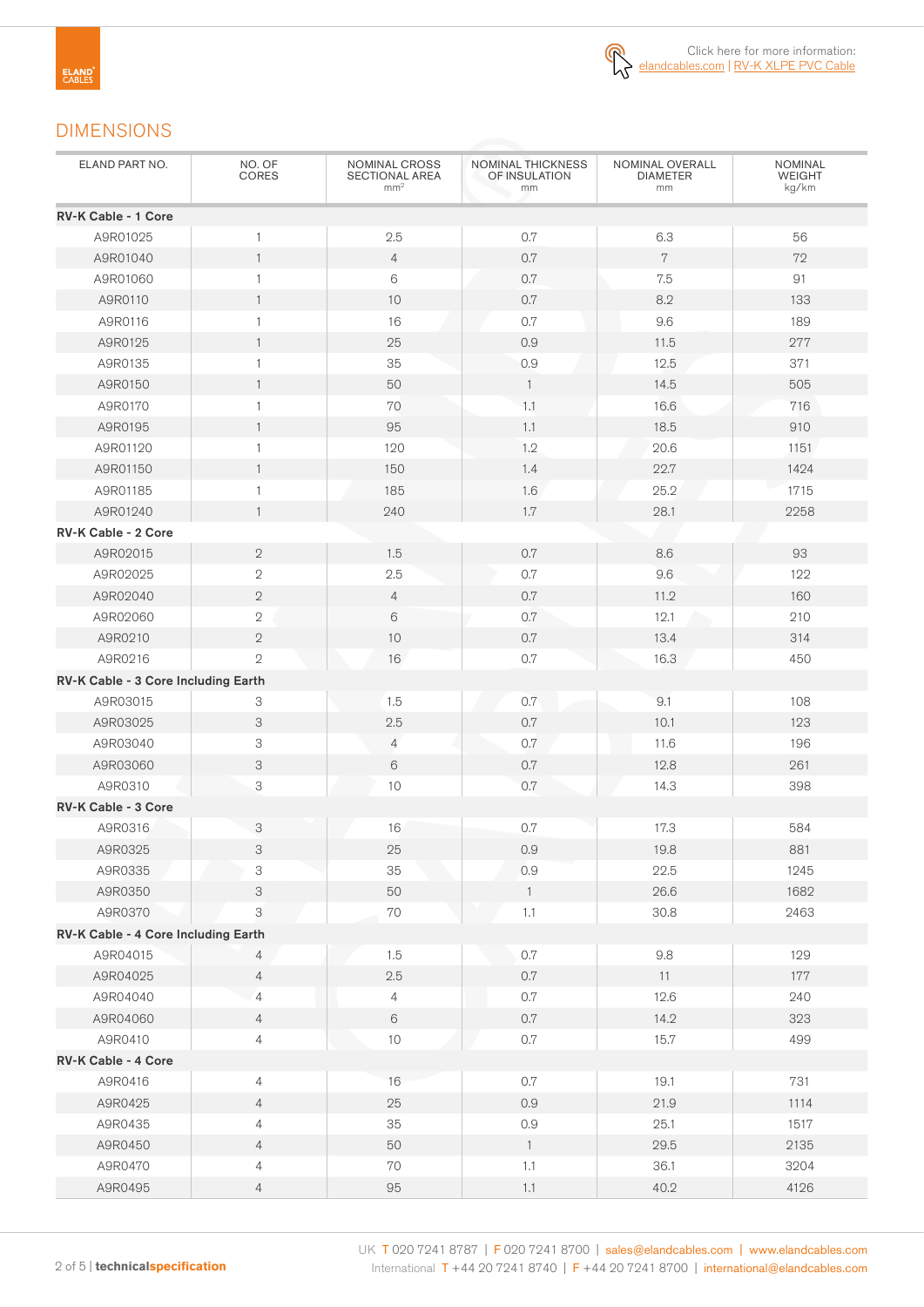

| ELAND PART NO.                      | NO. OF<br><b>CORES</b> | <b>NOMINAL CROSS</b><br><b>SECTIONAL AREA</b><br>mm <sup>2</sup> | NOMINAL THICKNESS<br>OF INSULATION<br>mm | NOMINAL OVERALL<br><b>DIAMETER</b><br>mm | <b>NOMINAL</b><br><b>WEIGHT</b><br>kg/km |
|-------------------------------------|------------------------|------------------------------------------------------------------|------------------------------------------|------------------------------------------|------------------------------------------|
| A9R04120                            | $\overline{4}$         | 120                                                              | 1.2                                      | 44.6                                     | 5245                                     |
| A9R04150                            | $\overline{4}$         | 150                                                              | 1.4                                      | 49.8                                     | 6573                                     |
| A9R04185                            | $\overline{4}$         | 185                                                              | 1.6                                      | 56.1                                     | 8050                                     |
| A9R04240                            | $\overline{4}$         | 240                                                              | 1.7                                      | 64.5                                     | 10695                                    |
| RV-K Cable - 5 Core Including Earth |                        |                                                                  |                                          |                                          |                                          |
| A9R05015                            | 5                      | 1.5                                                              | 0.7                                      | 10.6                                     | 153                                      |
| A9R05025                            | 5                      | 2.5                                                              | 0.7                                      | 12.6                                     | 209                                      |
| A9R05040                            | 5                      | $\overline{4}$                                                   | 0.7                                      | 13.8                                     | 287                                      |
| A9R05060                            | 5                      | 6                                                                | 0.7                                      | 15.6                                     | 388                                      |
| A9R0510                             | 5                      | 10                                                               | 0.7                                      | 17.2                                     | 603                                      |
| A9R0516                             | 5                      | 16                                                               | 0.7                                      | 21.1                                     | 887                                      |
| A9R0525                             | 5                      | 25                                                               | 0.9                                      | 24.4                                     | 1355                                     |
| A9R0535                             | 5                      | 35                                                               | 0.9                                      | 28.2                                     | 1849                                     |
| A9R0550                             | 5                      | 50                                                               |                                          | 32.8                                     | 2603                                     |

# **CONDUCTORS**

| NOMINAL CROSS<br><b>SECTIONAL AREA</b><br>mm <sup>2</sup> | MAXIMUM DIAMETER<br>OF WIRES IN CONDUCTOR<br>mm | MAXIMUM RESISTANCE OF CONDUCTOR AT 20°C<br>ohms/km |  |  |
|-----------------------------------------------------------|-------------------------------------------------|----------------------------------------------------|--|--|
|                                                           |                                                 | Plain Wires                                        |  |  |
| 2.5                                                       | 0.26                                            | 7.98                                               |  |  |
| $\overline{4}$                                            | 0.31                                            | 4.95                                               |  |  |
| $6\,$                                                     | 0.31                                            | 3.3                                                |  |  |
| 10                                                        | 0.41                                            | 1.91                                               |  |  |
| 16                                                        | 0.41                                            | 1.21                                               |  |  |
| 25                                                        | 0.41                                            | 0.78                                               |  |  |
| 35                                                        | 0.41                                            | 0.554                                              |  |  |
| 50                                                        | 0.41                                            | 0.386                                              |  |  |
| 70                                                        | 0.51                                            | 0.272                                              |  |  |
| 95                                                        | 0.51                                            | 0.206                                              |  |  |
| 120                                                       | 0.51                                            | 0.161                                              |  |  |
| 150                                                       | 0.51                                            | 0.129                                              |  |  |
| 185                                                       | 0.51                                            | 0.106                                              |  |  |
| 240                                                       | 0.51                                            | 0.0801                                             |  |  |

The above table is in accordance with EN 60228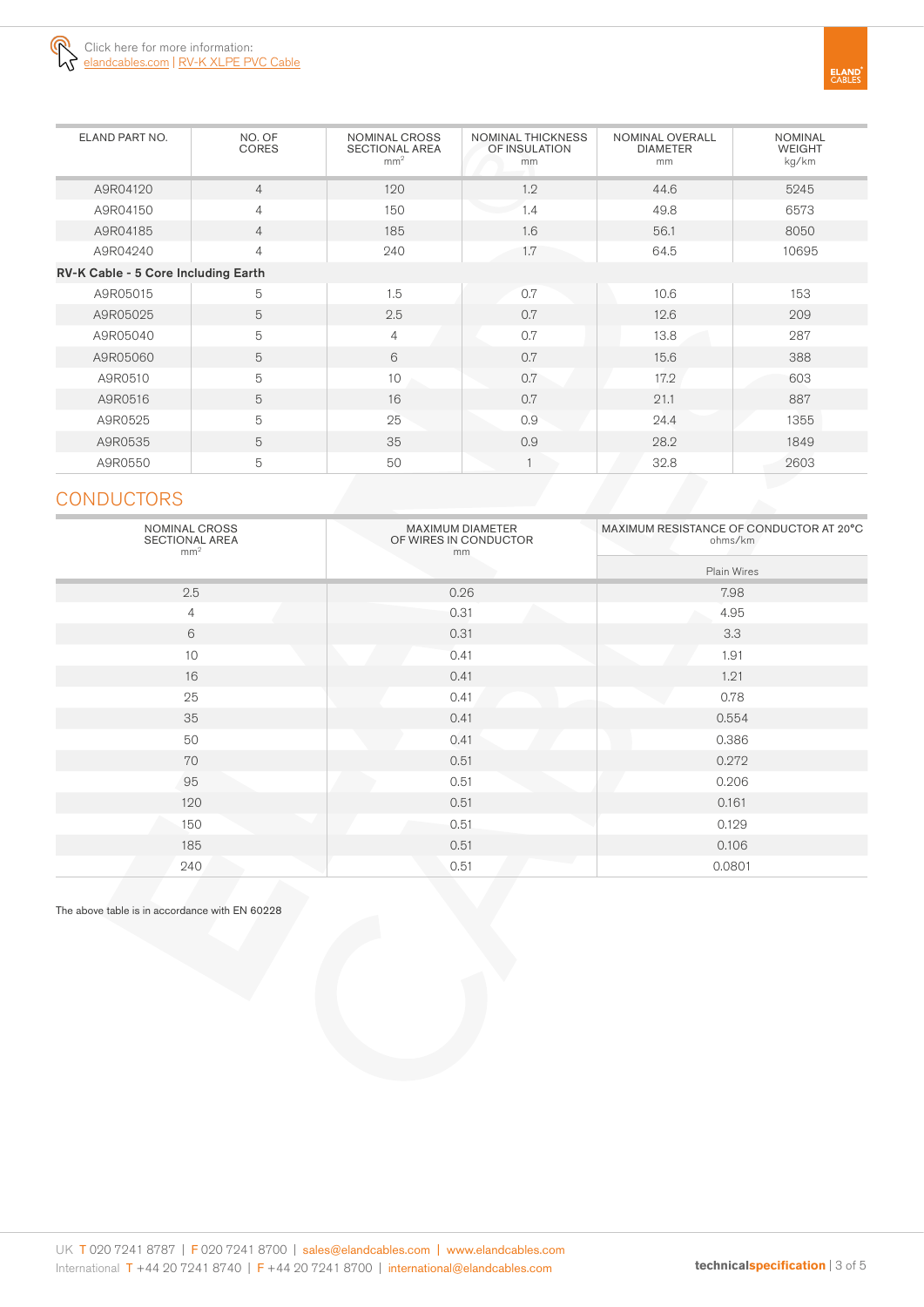

# ELECTRICAL CHARACTERISTICS

| NO. OF<br>CORES                     | NOMINAL CROSS<br>SECTIONAL AREA<br>mm <sup>2</sup> |                | CURRENT CARRYING CAPACITY VOLTAGE<br>Amps | VOLTAGE<br>DROP<br>mV/A/m |
|-------------------------------------|----------------------------------------------------|----------------|-------------------------------------------|---------------------------|
|                                     |                                                    | In Air at 40°C | In Earth at 20°C                          |                           |
| RV-K Cable - 1 Core                 |                                                    |                |                                           |                           |
|                                     | 2.5                                                | 29             | 36                                        | 17.624                    |
| 1                                   | $\overline{4}$                                     | 38             | 46                                        | 10.932                    |
| $\mathbf{1}$                        | $\,6\,$                                            | 49             | 58                                        | 7.288                     |
| $\mathbf{1}$                        | 10                                                 | 68             | $77\,$                                    | 4.218                     |
| 1                                   | 16                                                 | 91             | 100                                       | 2.672                     |
| $\mathbf{1}$                        | 25                                                 | 116            | 128                                       | 1.723                     |
| $\mathbf{1}$                        | 35                                                 | 144            | 154                                       | 1.224                     |
| $\mathbf{1}$                        | 50                                                 | 175            | 183                                       | 0.852                     |
| 1                                   | 70                                                 | 224            | 224                                       | 0.601                     |
| $\mathbf{1}$                        | 95                                                 | 271            | 265                                       | 0.455                     |
| 1                                   | 120                                                | 314            | 302                                       | 0.356                     |
| 1                                   | 150                                                | 363            | 342                                       | 0.285                     |
| 1                                   | 185                                                | 415            | 383                                       | 0.234                     |
| $\mathbf{1}$                        | 240                                                | 490            | 442                                       | 0.177                     |
| RV-K Cable - 2 Core                 |                                                    |                |                                           |                           |
| $\sqrt{2}$                          | 1.5                                                | 24             | 27                                        | 29.374                    |
| $\sqrt{2}$                          | 2.5                                                | 33             | 36                                        | 17.624                    |
| $\sqrt{2}$                          | $\overline{4}$                                     | 45             | 46                                        | 10.932                    |
| $\sqrt{2}$                          | $\,6\,$                                            | 57             | 58                                        | 7.288                     |
| $\sqrt{2}$                          | $10$                                               | 79             | $77\,$                                    | 4.218                     |
| $\overline{2}$                      | 16                                                 | 105            | 100                                       | 2.672                     |
| RV-K Cable - 3 Core Including Earth |                                                    |                |                                           |                           |
| 3                                   | 1.5                                                | $24\,$         | 27                                        | 29.374                    |
| $\ensuremath{\mathsf{3}}$           | 2.5                                                | 33             | 36                                        | 17.624                    |
| 3                                   | 4                                                  | 45             | 46                                        | 10.932                    |
| $\ensuremath{\mathsf{3}}$           | $\,6\,$                                            | $57\,$         | 58                                        | 7.288                     |
| 3                                   | 10                                                 | 79             | $77\,$                                    | 4.218                     |
| RV-K Cable - 3 Core                 |                                                    |                |                                           |                           |
| 3                                   | $16\,$                                             | $87\,$         | 82                                        | 2.672                     |
| $\ensuremath{\mathsf{3}}$           | 25                                                 | 110            | 106                                       | 1.723                     |
| 3                                   | 35                                                 | 137            | 129                                       | 1.224                     |
| $\ensuremath{\mathsf{3}}$           | 50                                                 | 167            | 152                                       | 0.852                     |
| 3                                   | $70\,$                                             | 246            | 178                                       | 0.603                     |
| RV-K Cable - 4 Core Including Earth |                                                    |                |                                           |                           |
| 4                                   | 1.5                                                | 20             | 23                                        | 29.374                    |
| $\overline{4}$                      | 2.5                                                | $26\,$         | $30\,$                                    | 17.624                    |
| $\overline{4}$                      | $\overline{4}$                                     | $36\,$         | 38                                        | 10.932                    |
| $\overline{4}$                      | $\,6\,$                                            | $46\,$         | 48                                        | 7.288                     |
| $\overline{4}$                      | $10$                                               | 65             | 64                                        | 4.218                     |
| RV-K Cable - 4 Core                 |                                                    |                |                                           |                           |
| $\overline{4}$                      | 16                                                 | $87\,$         | 82                                        | 2.672                     |
| $\overline{4}$                      | $25\,$                                             | 110            | 106                                       | 1.723                     |
| $\overline{4}$                      | $35\,$                                             | 137            | 129                                       | 1.224                     |
| $\overline{4}$                      | 50                                                 | 167            | 152                                       | 0.852                     |
| $\overline{4}$                      | $70\,$                                             | 246            | 178                                       | 0.603                     |
| $\overline{4}$                      | $95\,$                                             | 298            | 211                                       | 0.457                     |